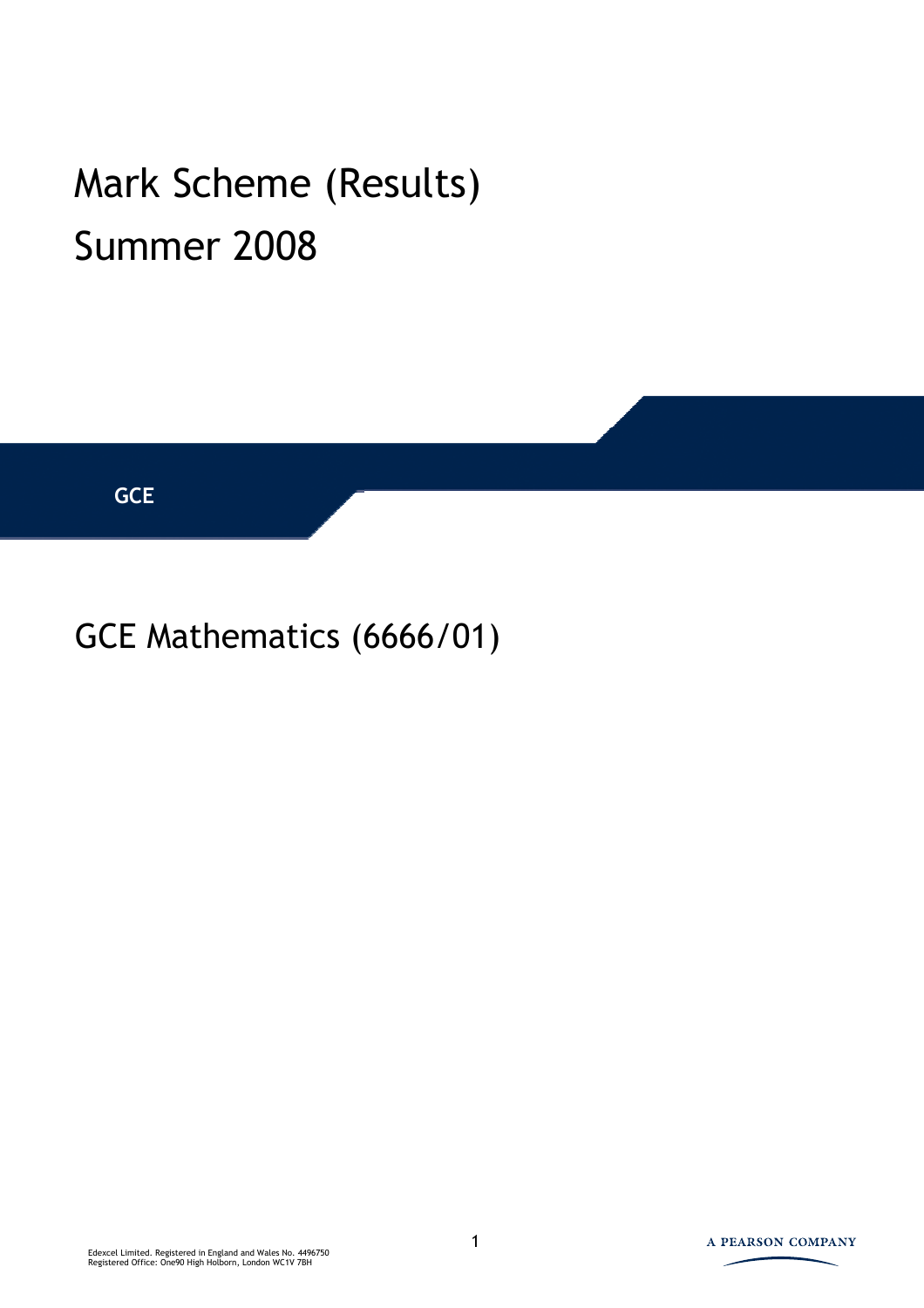## June 2008 6666 Core Mathematics C4 Mark Scheme

| Question               |                         |                      |                                                                                                                              | Scheme     |                                 |                       |                                                                                                                                                                                                                             | Marks                 |
|------------------------|-------------------------|----------------------|------------------------------------------------------------------------------------------------------------------------------|------------|---------------------------------|-----------------------|-----------------------------------------------------------------------------------------------------------------------------------------------------------------------------------------------------------------------------|-----------------------|
| 1. $(a)$               | $\boldsymbol{X}$        | 0                    | 0.4                                                                                                                          | 0.8        | 1.2                             | 1.6                   | $\overline{e^2}$                                                                                                                                                                                                            |                       |
|                        | У<br>or y               | $e^0$<br>$\mathbf 1$ | $e^{0.08}$<br>1.08329                                                                                                        | $e^{0.32}$ | $e^{0.72}$<br>1.37713   2.05443 | $e^{1.28}$<br>3.59664 | 7.38906                                                                                                                                                                                                                     |                       |
|                        |                         |                      |                                                                                                                              |            |                                 |                       | Either $e^{0.32}$ and $e^{1.28}$ or<br>awrt 1.38 and 3.60<br>(or a mixture of e's and<br>decimals)                                                                                                                          | B <sub>1</sub><br>[1] |
|                        |                         |                      |                                                                                                                              |            |                                 |                       | <b>Outside brackets</b><br>$\frac{1}{2} \times 0.4$ or 0.2                                                                                                                                                                  | B1;                   |
| (b)<br>Way 1           |                         |                      | Area $\approx \frac{1}{2} \times 0.4$ ; $\times \left[ e^{0} + 2(e^{0.08} + e^{0.32} + e^{0.72} + e^{1.28}) + e^{2} \right]$ |            |                                 |                       | For structure of<br>trapezium<br><u>rule</u> [  ];                                                                                                                                                                          | <u>M1</u> $\sqrt{ }$  |
|                        |                         |                      | $= 0.2 \times 24.61203164 = 4.922406 = 4.922$ (4sf)                                                                          |            |                                 |                       | 4.922                                                                                                                                                                                                                       | Al cao<br>$[3]$       |
| Aliter<br>(b)<br>Way 2 |                         |                      |                                                                                                                              |            |                                 |                       | Area $\approx 0.4 \times \left[ \frac{e^{0} + e^{0.08}}{2} + \frac{e^{0.08} + e^{0.32}}{2} + \frac{e^{0.32} + e^{0.72}}{2} + \frac{e^{0.72} + e^{1.28}}{2} + \frac{e^{1.28} + e^{2}}{2} \right]$ all terms inside brackets. | B <sub>1</sub>        |
|                        | which is equivalent to: |                      | Area $\approx \frac{1}{2} \times 0.4$ ; $\times \left[ e^{0} + 2(e^{0.08} + e^{0.32} + e^{0.72} + e^{1.28}) + e^{2} \right]$ |            |                                 |                       | One of first and last<br>ordinates, two of the<br>middle ordinates inside<br>brackets ignoring the 2.                                                                                                                       | <u>M1</u> $\sqrt{ }$  |
|                        |                         |                      | $= 0.2 \times 24.61203164 = 4.922406 = 4.922$ (4sf)                                                                          |            |                                 |                       | 4.922                                                                                                                                                                                                                       | Al cao<br>[3]         |
|                        |                         |                      |                                                                                                                              |            |                                 |                       |                                                                                                                                                                                                                             | 4 marks               |

Note an expression like Area  $\approx \frac{1}{2} \times 0.4 + e^{0} + 2(e^{0.08} + e^{0.32} + e^{0.72} + e^{1.28}) + e^{2}$  $\approx \frac{1}{2} \times 0.4 + e^{0} + 2(e^{0.08} + e^{0.32} + e^{0.72} + e^{1.28}) + e^{2}$  would score B1M1A0

Allow one term missing (slip!) in the  $($  ) brackets for

 $\left[$  first y ordinate + 2(intermediate ft y ordinate) + final y ordinate The M1 mark for structure is for the material found in the curly brackets ie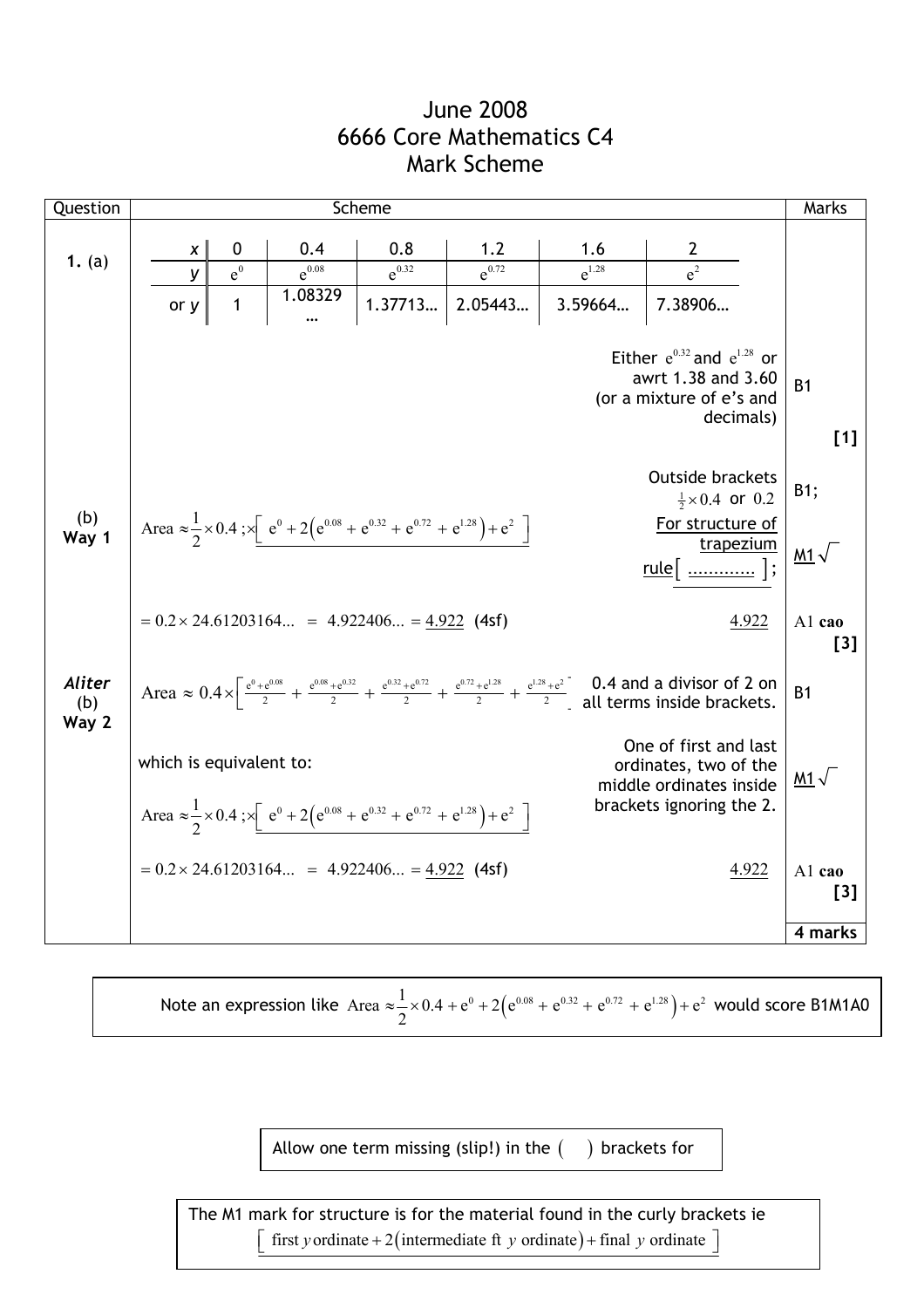| Question<br>Number | Scheme                                                                                                                                                         | Marks                            |
|--------------------|----------------------------------------------------------------------------------------------------------------------------------------------------------------|----------------------------------|
| 2. (a)             | $u = x \implies \frac{du}{dx} = 1$<br>$\frac{dv}{dx} = e^x \implies v = e^x$                                                                                   |                                  |
|                    | Use of 'integration by parts'<br>formula in the correct direction.<br>$\int xe^x dx = xe^x - \int e^x .1 dx$<br>(See note.)<br>Correct expression. (Ignore dx) | M <sub>1</sub><br>A <sub>1</sub> |
|                    | $= xe^{x} - \int e^{x} dx$                                                                                                                                     |                                  |
|                    | $= xe^{x} - e^{x} (+ c)$<br>Correct integration with/without + $c$                                                                                             | A <sub>1</sub><br>[3]            |
| (b)                | $\begin{cases} u = x^2 & \Rightarrow & \frac{du}{dx} = 2x \\ \frac{dv}{dx} = e^x & \Rightarrow & v = e^x \end{cases}$                                          |                                  |
|                    | Use of 'integration by parts' formula<br>$\int x^2 e^x dx = x^2 e^x - \int e^x . 2x dx$<br>in the correct direction.<br>Correct expression. (Ignore dx)        | M <sub>1</sub><br>A <sub>1</sub> |
|                    | $= x^2 e^x - 2 \int x e^x dx$                                                                                                                                  |                                  |
|                    | Correct expression including $+ c$ .<br>$= x^2 e^x - 2(x e^x - e^x) + c$<br>(seen at any stage! in part (b))<br>You can ignore subsequent working.             | A1 ISW<br>[3]                    |
|                    | $\begin{cases}\n= x^2 e^x - 2x e^x + 2e^x + c \\ = e^x (x^2 - 2x + 2) + c\n\end{cases}$<br>Ignore subsequent working                                           |                                  |
|                    |                                                                                                                                                                | 6 marks                          |

Note integration by parts in the **correct direction** means that *u* and  $\frac{dv}{dx}$  must be assigned/used as  $u = x$  and  $\frac{dv}{dx} = e^x$  in part (a) <u>for avample</u>

> + *c* is not required in part (a). i i de la contrada de la contrada de la contrada de la contrada de la contrada de la contrada de la contrada d<br>En la contrada de la contrada de la contrada de la contrada de la contrada de la contrada de la contrada de la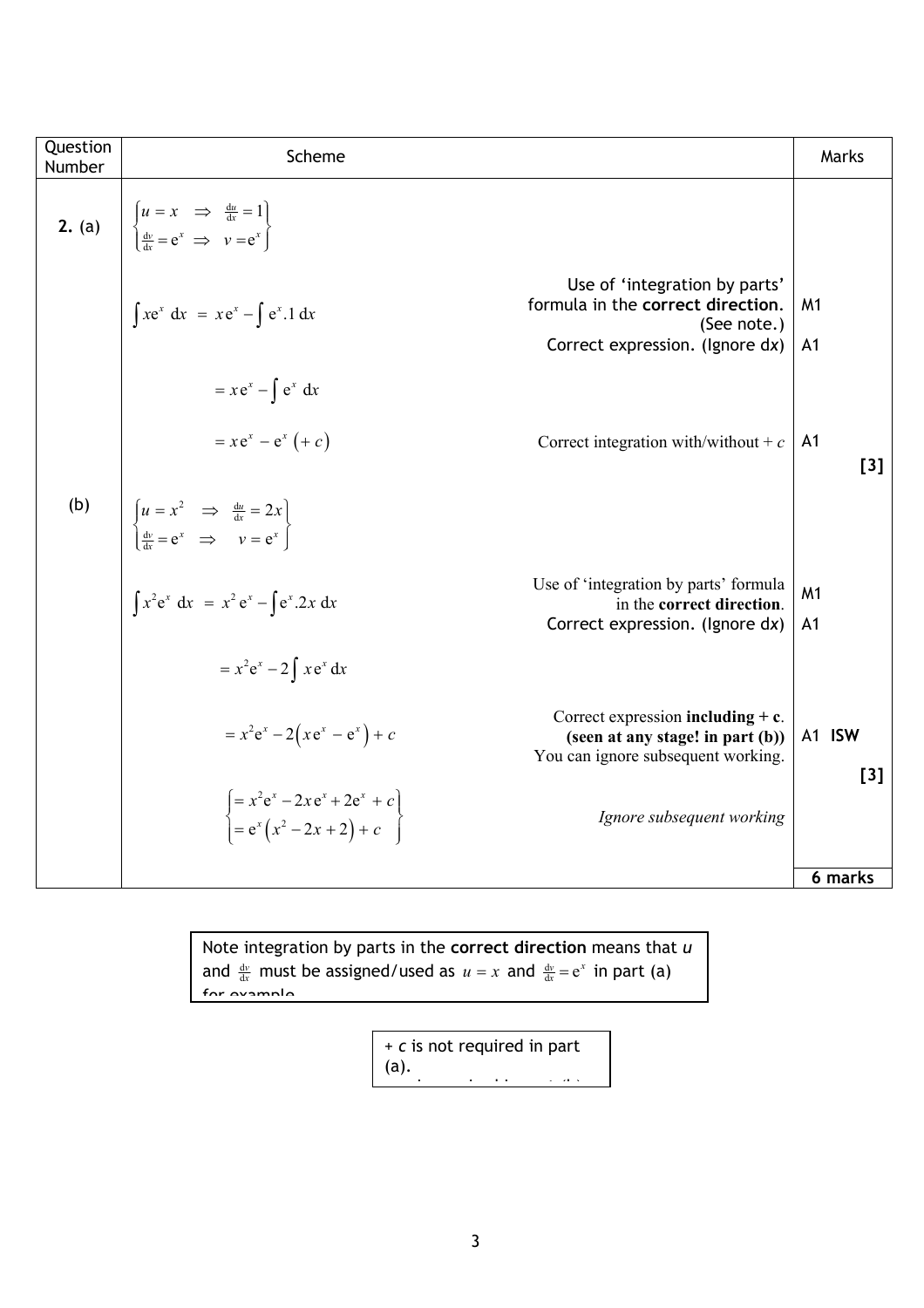| Question<br>Number | Scheme                                                                                                                                                                          | Marks          |
|--------------------|---------------------------------------------------------------------------------------------------------------------------------------------------------------------------------|----------------|
| 3. (a)             | $\frac{dA}{dt} = 0.032$ seen<br>From question, $\frac{dA}{dt} = 0.032$<br>or implied from working.                                                                              | B <sub>1</sub> |
|                    | $\left\{ A = \pi x^2 \implies \frac{dA}{dx} = \right\} 2\pi x$<br>$2\pi x$ by itself seen<br>or implied from working                                                            | B <sub>1</sub> |
|                    | $rac{dx}{dt} = \frac{dA}{dt} \div \frac{dA}{dx} = (0.032) \frac{1}{2\pi x}; \left\{ = \frac{0.016}{\pi x} \right\}$<br>$0.032 \div$ Candidate's $\frac{dA}{dx}$ ;               | M1;            |
|                    | When $x = 2 \text{ cm}$ , $\frac{dx}{dt} = \frac{0.016}{2 \pi}$                                                                                                                 |                |
|                    | Hence, $\frac{dx}{dt} = 0.002546479$ (cm s <sup>-1</sup> )<br>awrt 0.00255                                                                                                      | A1 cso<br>[4]  |
|                    |                                                                                                                                                                                 |                |
| (b)                | $V = \pi x^2 (5x) = 5 \pi x^3$<br>$V = \pi x^2 (5x)$ or $5 \pi x^3$                                                                                                             | B <sub>1</sub> |
|                    | $\frac{dV}{dx} = 15 \pi x^2$<br>$\frac{\mathrm{d}V}{\mathrm{d}x} = 15 \pi x^2$<br>or ft from candidate's V<br>in one variable                                                   | $B1\sqrt{}$    |
|                    | $rac{dV}{dt} = \frac{dV}{dx} \times \frac{dx}{dt} = 15\pi x^2 \left(\frac{0.016}{\pi x}\right);$ {= 0.24x}<br>Candidate's $\frac{dV}{dr} \times \frac{dx}{dt}$ ; M1 $\sqrt{\ }$ |                |
|                    | When $x = 2 \text{ cm}$ , $\frac{dV}{dt} = 0.24(2) = 0.48 \text{ (cm}^3 \text{ s}^{-1})$<br>$0.48$ or <u>awrt 0.48</u>                                                          | A1 cso         |
|                    |                                                                                                                                                                                 | [4]            |
|                    |                                                                                                                                                                                 | 8 marks        |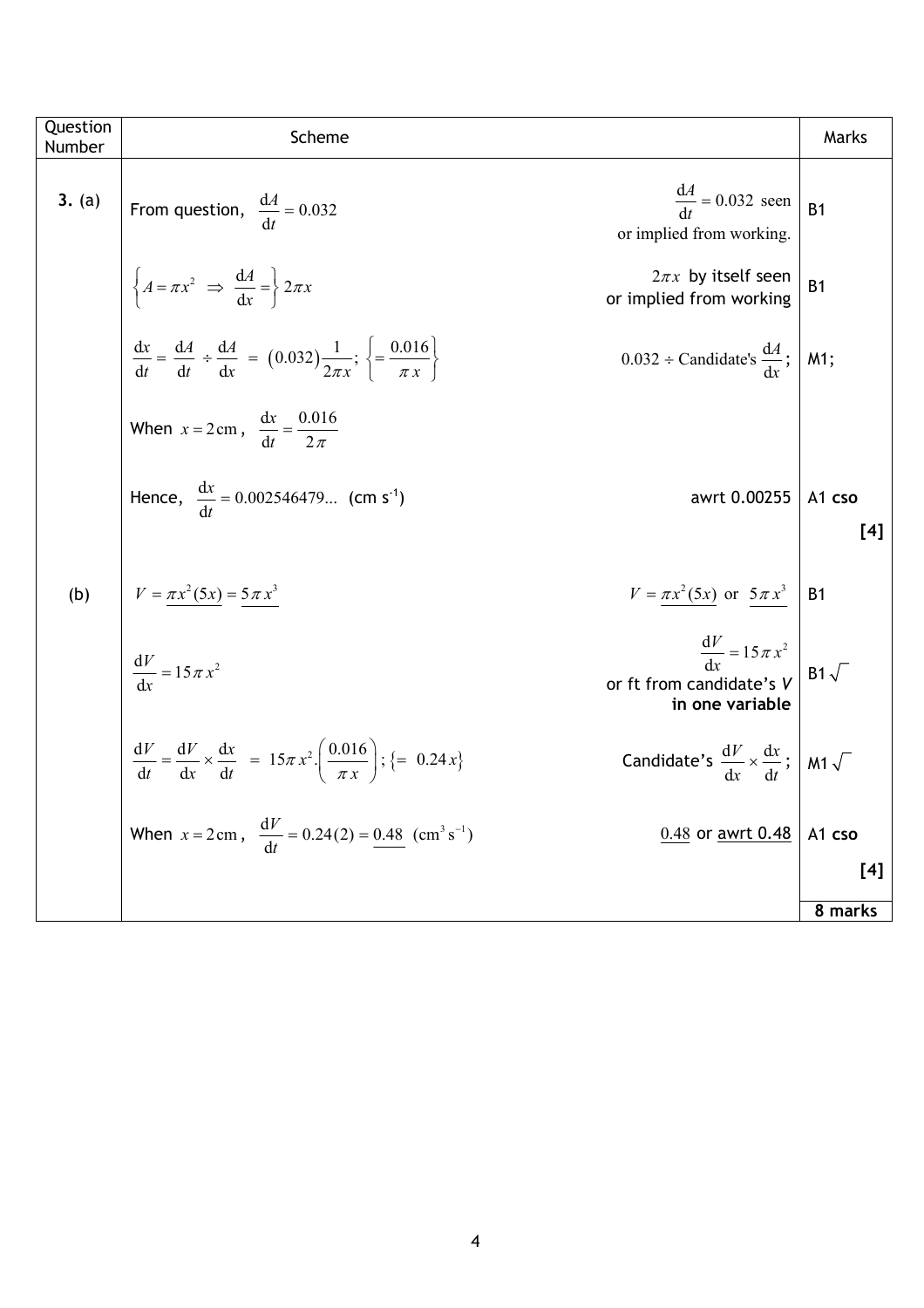| Question<br>Number | Scheme                                                                                                              |                                                                                                                                        | Marks            |
|--------------------|---------------------------------------------------------------------------------------------------------------------|----------------------------------------------------------------------------------------------------------------------------------------|------------------|
| 4. (a)             | $3x^2 - y^2 + xy = 4$ (eqn *)                                                                                       |                                                                                                                                        |                  |
|                    |                                                                                                                     | Differentiates implicitly to include either<br>$\pm ky \frac{dy}{dx}$ or $x \frac{dy}{dx}$ . (Ignore $\left(\frac{dy}{dx} = \right)$ ) | M1               |
|                    | $\left\{\frac{\cancel{x}}{\cancel{x}} \times \right\}$ 6x-2y $\frac{dy}{dx} + \left(y + x \frac{dy}{dx}\right) = 0$ | Correct application $( )$ of product rule                                                                                              | <b>B1</b>        |
|                    |                                                                                                                     | $(3x^2-y^2) \rightarrow \left(6x-2y \frac{dy}{dx}\right)$ and $(4 \rightarrow 0)$                                                      | $\underline{A1}$ |
|                    | $\left\{\frac{dy}{dx} = \frac{-6x - y}{x - 2y} \right\}$ or $\left\{\frac{dy}{dx} = \frac{6x + y}{2y - x}\right\}$  | not necessarily required.                                                                                                              |                  |
|                    | $\frac{dy}{dr} = \frac{8}{3} \implies \frac{-6x - y}{x - 2y} = \frac{8}{3}$                                         | Substituting $\frac{dy}{dr} = \frac{8}{3}$ into their<br>equation.                                                                     | $M1*$            |
|                    | giving $-18x - 3y = 8x - 16y$                                                                                       |                                                                                                                                        |                  |
|                    | giving<br>$13y = 26x$                                                                                               | Attempt to combine either terms in x<br>or terms in y together to give either<br>$ax$ or $by$ .                                        | $dM1*$           |
|                    | Hence, $y = 2x \implies y - 2x = 0$                                                                                 | simplifying to give $y - 2x = 0$ <b>AG</b>                                                                                             | A1 cso<br>[6]    |
| (b)                | At P & Q, $y = 2x$ . Substituting into eqn $*$                                                                      |                                                                                                                                        |                  |
|                    | gives $3x^2 - (2x)^2 + x(2x) = 4$                                                                                   | Attempt replacing $y$ by $2x$<br>in at least one of the y terms in eqn $*$                                                             | M <sub>1</sub>   |
|                    | Simplifying gives, $x^2 = 4 \implies x = \pm 2$                                                                     | Either $x = 2$ or $x = -2$                                                                                                             | <u>A1</u>        |
|                    | $y = 2x \implies y = \pm 4$                                                                                         |                                                                                                                                        |                  |
|                    | Hence coordinates are $(2,4)$ and $(-2,-4)$                                                                         | Both $(2,4)$ and $(-2,-4)$                                                                                                             | A1               |
|                    |                                                                                                                     |                                                                                                                                        | $[3]$            |
|                    |                                                                                                                     |                                                                                                                                        | 9 marks          |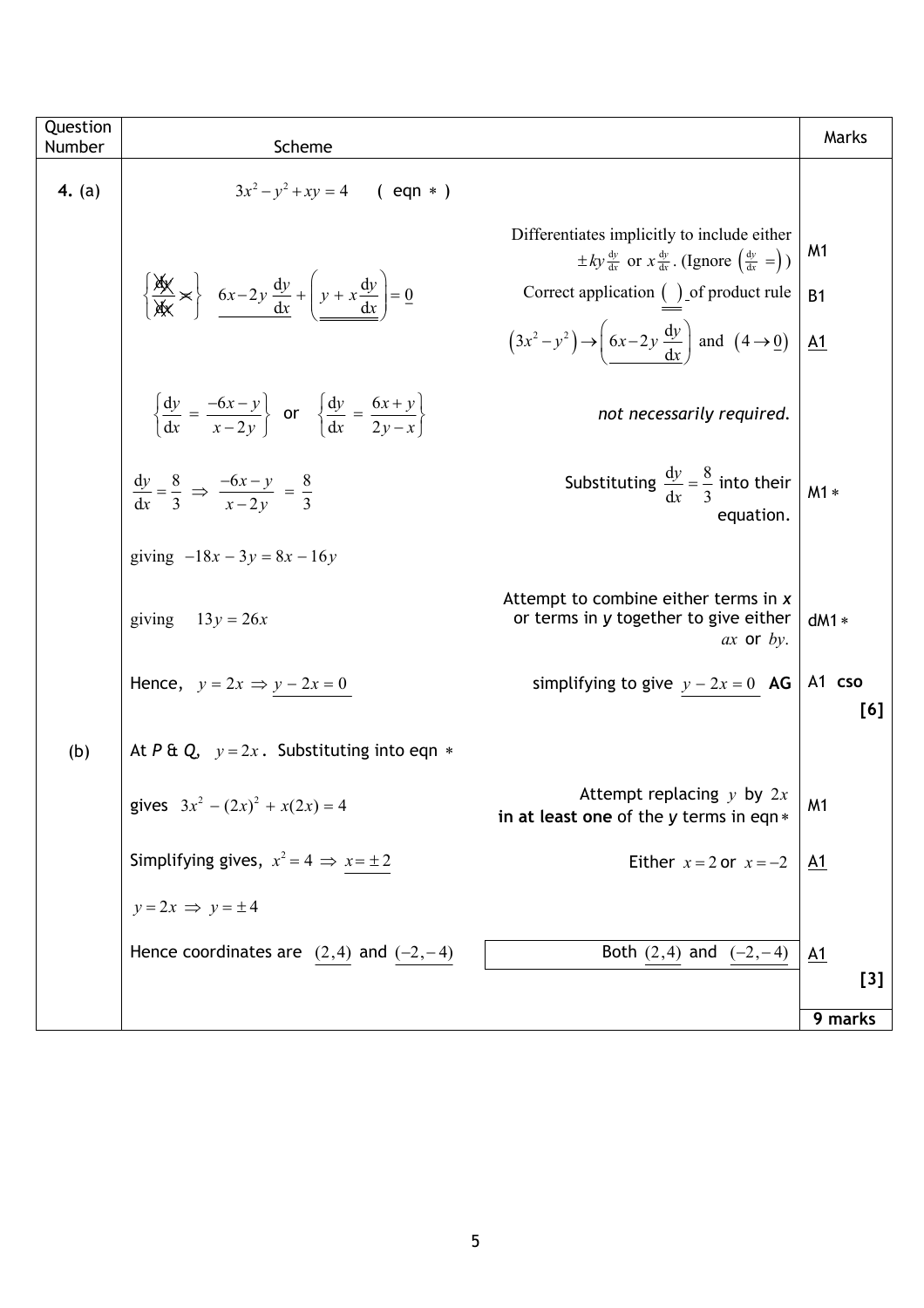| Question<br>Number | Scheme                                                                                                                                                                     |                                                                                                                                                       | Marks                                                       |
|--------------------|----------------------------------------------------------------------------------------------------------------------------------------------------------------------------|-------------------------------------------------------------------------------------------------------------------------------------------------------|-------------------------------------------------------------|
|                    | ** represents a constant (which must be consistent for first accuracy mark)                                                                                                |                                                                                                                                                       |                                                             |
| 5. $(a)$           | $\frac{1}{\sqrt{(4-3x)}} = (4-3x)^{-\frac{1}{2}} = (4)^{-\frac{1}{2}} \left(1-\frac{3x}{4}\right)^{-\frac{1}{2}} = \frac{1}{2} \left(1-\frac{3x}{4}\right)^{-\frac{1}{2}}$ | $(4)^{-\frac{1}{2}}$ or $\frac{1}{2}$ outside brackets                                                                                                | B1                                                          |
|                    |                                                                                                                                                                            | Expands $(1 + ** x)^{-\frac{1}{2}}$ to give a<br>simplified or an un-simplified<br>$1+(-\frac{1}{2})(**x)$ ;                                          | M1;                                                         |
|                    | $=\frac{1}{2}\left[1+(-\frac{1}{2})(**x)+\frac{(-\frac{1}{2})(-\frac{3}{2})}{2!}(**x)^2+\right]$<br>with $** \neq 1$                                                       | A correct simplified or an un-<br>simplified [] expansion<br>with candidate's followed<br>through $(**x)$                                             | A1 $\sqrt{ }$                                               |
|                    | $=\frac{1}{2}\left 1+(-\frac{1}{2})(-\frac{3x}{4})+\frac{(-\frac{1}{2})(-\frac{3}{2})}{2!}(-\frac{3x}{4})^2+\dots\right $                                                  | Award SC M1 if you see<br>$\left(-\frac{1}{2}\right)\left(**x\right)+\frac{\left(-\frac{1}{2}\right)\left(-\frac{3}{2}\right)}{2!}\left(**x\right)^2$ |                                                             |
|                    | $=\frac{1}{2}\left[1+\frac{3}{8}x;+\frac{27}{128}x^2+ \right]$                                                                                                             | $\frac{\frac{1}{2}\left[1+\frac{3}{8}x;  \right]}{$ SC: $K\left[1+\frac{3}{8}x+\frac{27}{128}x^2+ \right]}$<br>$\frac{1}{2}$ ; $\frac{27}{128}x^2$    | A1 isw<br>A1 isw                                            |
|                    | $\left\{=\frac{1}{2}+\frac{3}{16}x;+\frac{27}{256}x^2+\right\}$                                                                                                            | Ignore subsequent working                                                                                                                             |                                                             |
| (b)                | $(x+8)\left(\frac{1}{2}+\frac{3}{16}x+\frac{27}{256}x^2+\right)$                                                                                                           | Writing $(x+8)$ multiplied by<br>candidate's part (a)<br>expansion.                                                                                   | [5]<br>M <sub>1</sub>                                       |
|                    | $\frac{1}{2}x + \frac{3}{16}x^2 + \dots$<br>$+4+\frac{3}{2}x+\frac{27}{32}x^2+$                                                                                            | Multiply out brackets to find<br>a constant term, two x terms<br>and two $x^2$ terms.                                                                 | $\begin{array}{c}\nM1 \\ \vdots \\ \downarrow\n\end{array}$ |
|                    | = $4 + 2x$ ; $+ \frac{33}{32}x^2 + $                                                                                                                                       | Anything that cancels to<br>$4 + 2x$ ; $\frac{33}{32}x^2$                                                                                             | A1; A1                                                      |
|                    |                                                                                                                                                                            |                                                                                                                                                       | [4]                                                         |
|                    |                                                                                                                                                                            |                                                                                                                                                       | 9 marks                                                     |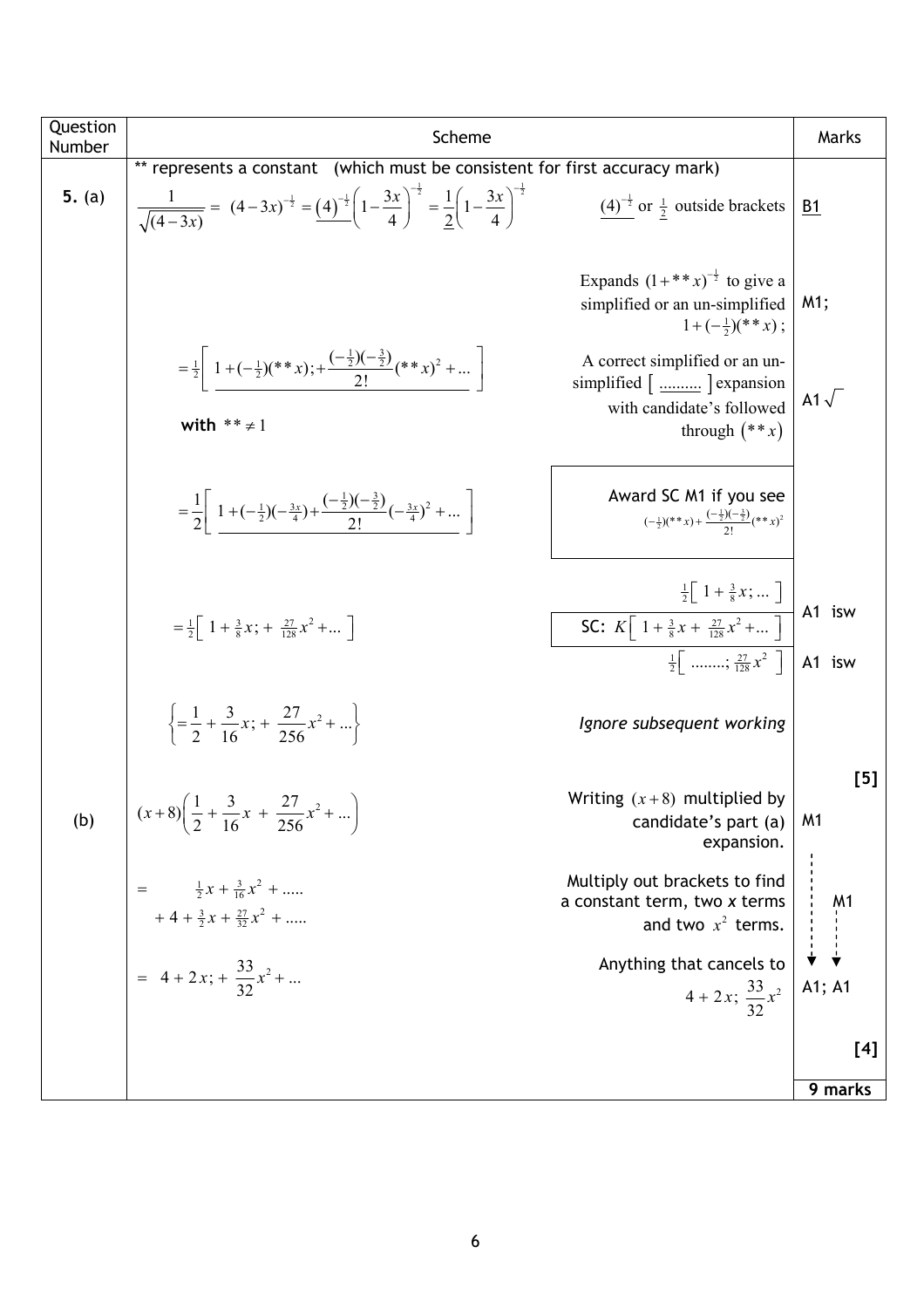| Question<br>Number | Scheme                                                                                                                                                                                                                                          |                                                                                                                                                                                              | Marks                   |
|--------------------|-------------------------------------------------------------------------------------------------------------------------------------------------------------------------------------------------------------------------------------------------|----------------------------------------------------------------------------------------------------------------------------------------------------------------------------------------------|-------------------------|
| 6. $(a)$           | Lines meet where:                                                                                                                                                                                                                               |                                                                                                                                                                                              |                         |
|                    | $\begin{pmatrix} -9 \\ 0 \\ 10 \end{pmatrix} + \lambda \begin{pmatrix} 2 \\ 1 \\ 1 \end{pmatrix} = \begin{pmatrix} 3 \\ 1 \\ 17 \end{pmatrix} + \mu \begin{pmatrix} 3 \\ -1 \\ 5 \end{pmatrix}$                                                 |                                                                                                                                                                                              |                         |
|                    | i: $-9 + 2\lambda = 3 + 3\mu$<br>(1)<br>Any two of $j: \qquad \lambda = 1 - \mu$<br>(2)<br><b>k</b> : $10 - \lambda = 17 + 5\mu$<br>(3)                                                                                                         | Need any two of these correct<br>equations seen anywhere in part<br>(a).                                                                                                                     | M1                      |
|                    | (1) - 2(2) gives: $-9 = 1 + 5\mu \implies \mu = -2$                                                                                                                                                                                             | Attempts to solve simultaneous<br>equations to find one of<br>either $\lambda$ or $\mu$                                                                                                      | dM1                     |
|                    | (2) gives: $\lambda = 1 - 2 = 3$                                                                                                                                                                                                                | Both $\lambda = 3 \& \mu = -2$                                                                                                                                                               | A1                      |
|                    | $\mathbf{r} = \begin{pmatrix} -9 \\ 0 \\ 10 \end{pmatrix} + 3 \begin{pmatrix} 2 \\ 1 \\ 1 \end{pmatrix}$ or $\mathbf{r} = \begin{pmatrix} 3 \\ 1 \\ 17 \end{pmatrix} - 2 \begin{pmatrix} 3 \\ -1 \\ 5 \end{pmatrix}$                            | Substitutes their value of either<br>$\lambda$ or $\mu$ into the line $l_1$ or $l_2$<br>respectively. This mark can be<br>implied by any two correct<br>components of $(-3, 3, 7)$ .         | ddM1                    |
|                    | Intersect at $\mathbf{r} = \begin{bmatrix} -3 \\ 3 \\ 7 \end{bmatrix}$ or $\mathbf{r} = \frac{-3\mathbf{i} + 3\mathbf{j} + 7\mathbf{k}}{2}$                                                                                                     | $\begin{bmatrix} -3 \\ 3 \\ 7 \end{bmatrix}$ or $\frac{-3i + 3j + 7k}{-3}$ A1<br>or $(-3, 3, 7)$                                                                                             |                         |
|                    | Either check k:<br>$\lambda = 3$ : LHS = 10 - $\lambda = 10 - 3 = 7$<br>$\mu = -2$ : RHS = 17 + 5 $\mu$ = 17 - 10 = 7                                                                                                                           | Either check that $\lambda = 3$ , $\mu = -2$<br>in a third equation or check<br>that $\lambda = 3$ ,<br>$\mu = -2$ give the same<br>coordinates on the other line.<br>Conclusion not needed. | B <sub>1</sub>          |
|                    | (As LHS = RHS then the lines intersect.)                                                                                                                                                                                                        |                                                                                                                                                                                              | [6]                     |
| (b)                | $d_1 = 2i + j - k$ , $d_2 = 3i - j + 5k$<br>As $\mathbf{d}_1 \bullet \mathbf{d}_2 = \begin{pmatrix} 2 \\ 1 \\ -1 \end{pmatrix} \bullet \begin{pmatrix} 3 \\ -1 \\ 5 \end{pmatrix} = \frac{(2 \times 3) + (1 \times -1) + (-1 \times 5)}{2} = 0$ | Dot product calculation between the<br>two direction vectors:<br>$(2 \times 3) + (1 \times -1) + (-1 \times 5)$<br>or $6 - 1 - 5$                                                            | M <sub>1</sub>          |
|                    | Then $l_1$ is perpendicular to $l_2$ .                                                                                                                                                                                                          | Result $=0$ and<br>appropriate conclusion                                                                                                                                                    | A <sub>1</sub><br>$[2]$ |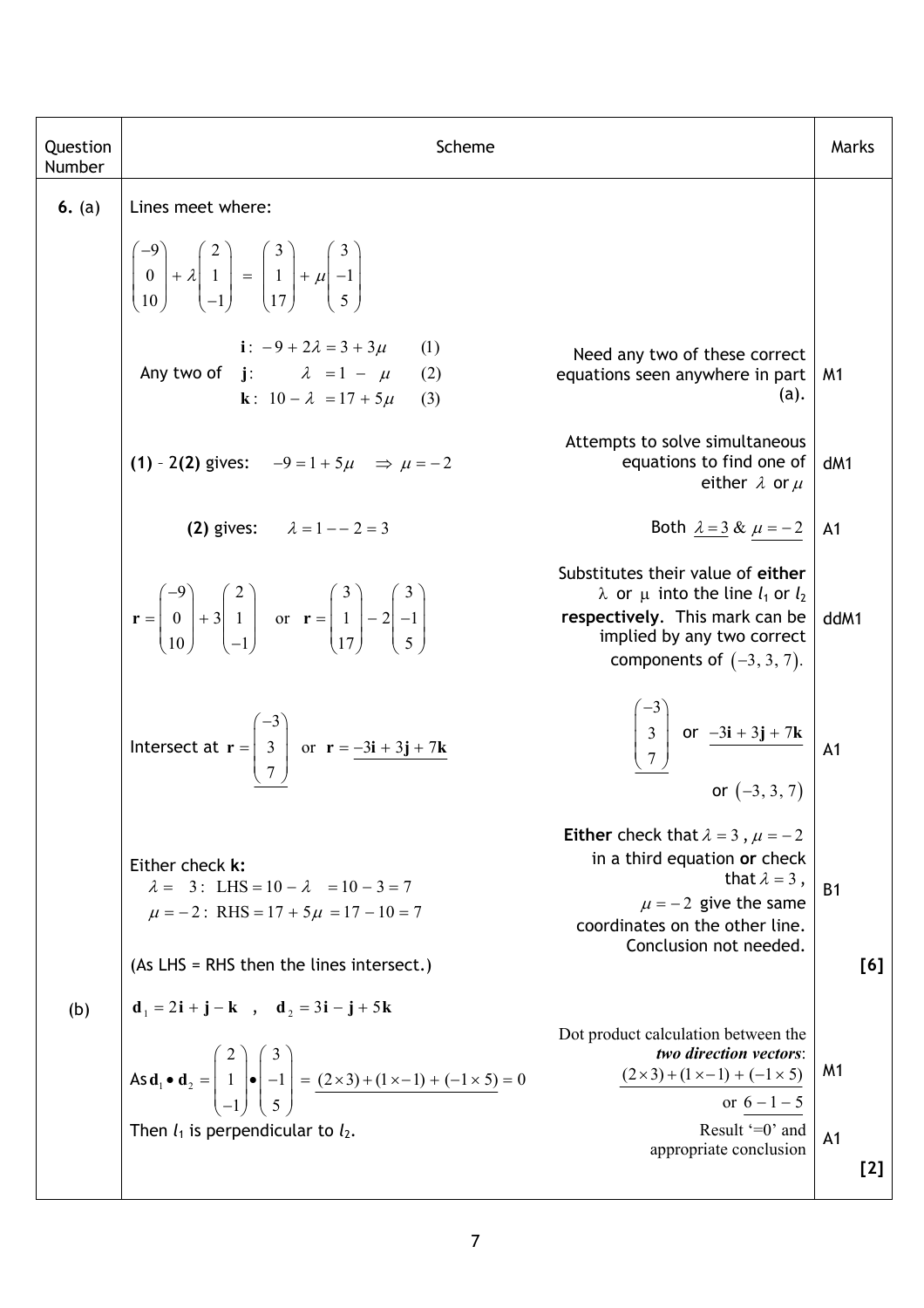| Question<br>Number | Scheme                                                                                                                                                                                                                                                                                                                                                                                                                                                                                                                                                                                                                                                                                                                                         | Marks                 |
|--------------------|------------------------------------------------------------------------------------------------------------------------------------------------------------------------------------------------------------------------------------------------------------------------------------------------------------------------------------------------------------------------------------------------------------------------------------------------------------------------------------------------------------------------------------------------------------------------------------------------------------------------------------------------------------------------------------------------------------------------------------------------|-----------------------|
| 6. $(c)$           | Equating i ; $-9 + 2\lambda = 5 \implies \lambda = 7$<br>$\mathbf{r} = \begin{pmatrix} -9 \\ 0 \\ 10 \end{pmatrix} + 7 \begin{pmatrix} 2 \\ 1 \\ -1 \end{pmatrix} = \begin{pmatrix} 5 \\ 7 \\ 3 \end{pmatrix}$<br>Substitutes candidate's $\lambda = 7$ into<br>the line $l_1$ and finds $5i + 7j + 3k$ .<br>The conclusion on this occasion is<br>not needed.<br>$(=\overrightarrow{OA}$ . Hence the point A lies on $l_1$ .)                                                                                                                                                                                                                                                                                                                 | B <sub>1</sub><br>[1] |
| (d)                | Let $\overrightarrow{OX} = -3i + 3j + 7k$ be point of intersection<br>Finding the difference between<br>their $\overline{OX}$ (can be implied) and<br>$\overrightarrow{AX} = \overrightarrow{OX} - \overrightarrow{OA} = \begin{pmatrix} -3 \\ 3 \\ 7 \\ 3 \end{pmatrix} - \begin{pmatrix} 5 \\ 7 \\ 3 \\ 4 \end{pmatrix} = \begin{pmatrix} -8 \\ -4 \\ 4 \\ 4 \end{pmatrix}$<br>$\overline{OA}$ .<br>$\overrightarrow{AX} = \pm \left( \begin{pmatrix} -3 \\ 3 \\ 7 \end{pmatrix} - \begin{pmatrix} 5 \\ 7 \\ 2 \end{pmatrix} \right) \left. \begin{pmatrix} \mathsf{M1} \sqrt{-1} \pm \mathsf{M1} \sqrt{-1} \end{pmatrix}$<br>$\overrightarrow{OB} = \overrightarrow{OA} + \overrightarrow{AB} = \overrightarrow{OA} + 2\overrightarrow{AX}$ |                       |
|                    | $\begin{pmatrix} 5 \\ 7 \\ 3 \end{pmatrix} + 2 \left( \text{their } \overrightarrow{AX} \right) \text{ dM1 } \sqrt{\ }$<br>$\overrightarrow{OB} = \begin{pmatrix} 5 \\ 7 \\ 3 \end{pmatrix} + 2 \begin{pmatrix} -8 \\ -4 \\ 4 \end{pmatrix}$                                                                                                                                                                                                                                                                                                                                                                                                                                                                                                   |                       |
|                    | $\begin{bmatrix} -11 \\ -1 \\ 11 \end{bmatrix}$ or $\frac{-11i - j + 11k}{$ or $\frac{(-11, -1, 11)}{2}$ A1<br>Hence, $\overrightarrow{OB} = \begin{pmatrix} -11 \\ -1 \\ 11 \end{pmatrix}$ or $\overrightarrow{OB} = \frac{-11\mathbf{i} - \mathbf{j} + 11\mathbf{k}}{11}$                                                                                                                                                                                                                                                                                                                                                                                                                                                                    | $[3]$                 |
|                    |                                                                                                                                                                                                                                                                                                                                                                                                                                                                                                                                                                                                                                                                                                                                                | 12 marks              |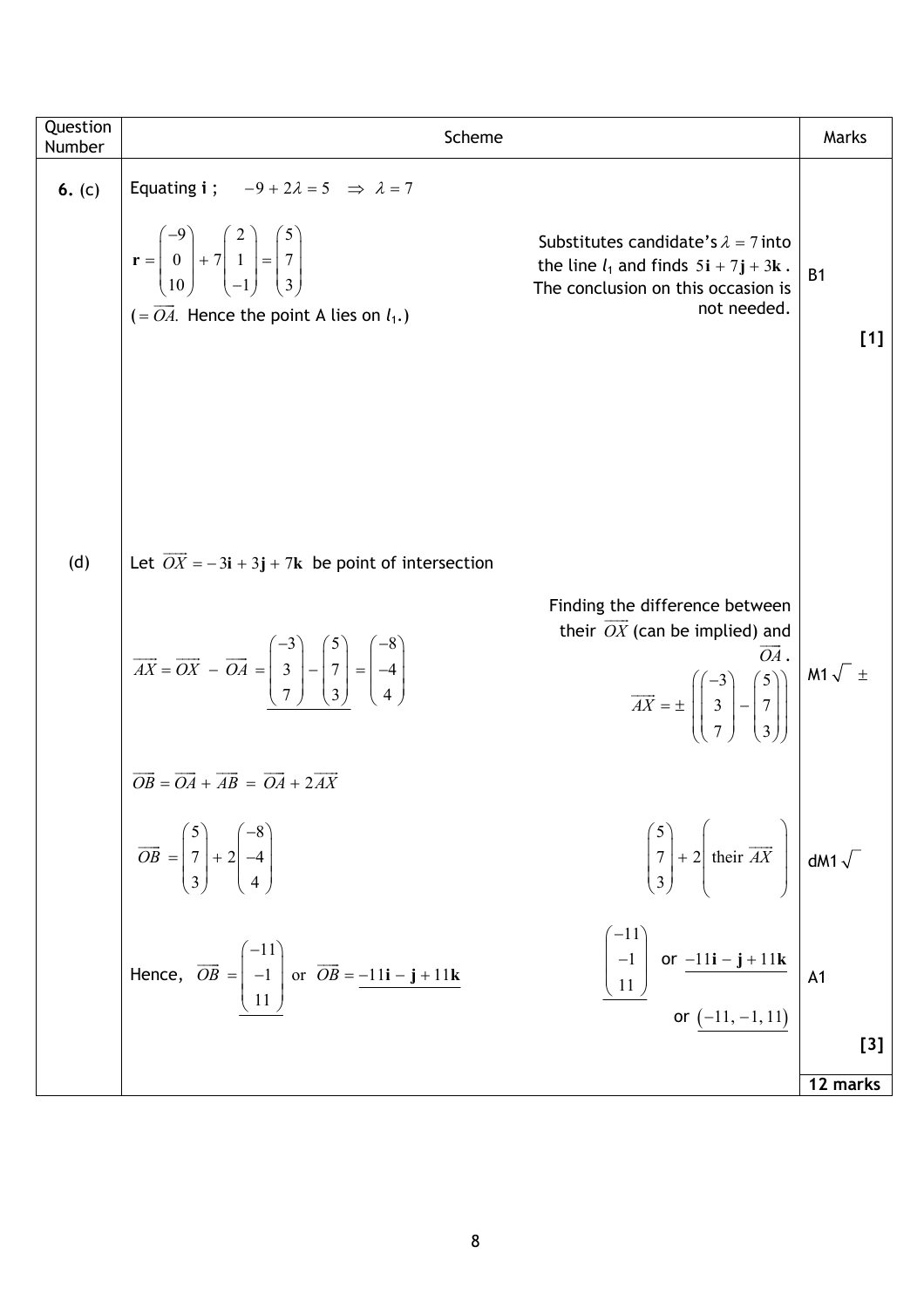| Question<br>Number | Scheme                                                                                                                                                                                 |                                                                                    | Marks          |
|--------------------|----------------------------------------------------------------------------------------------------------------------------------------------------------------------------------------|------------------------------------------------------------------------------------|----------------|
|                    | 7. (a) $\left  \frac{2}{4-y^2} \right  \equiv \frac{2}{(2-y)(2+y)} \equiv \frac{A}{(2-y)} + \frac{B}{(2+y)}$                                                                           |                                                                                    |                |
|                    | $2 \equiv A(2+y) + B(2-y)$                                                                                                                                                             | Forming this identity.<br>NB: A & B are not assigned in<br>this question           | M <sub>1</sub> |
|                    | Let $y = -2$ , $2 = B(4) \Rightarrow B = \frac{1}{2}$                                                                                                                                  |                                                                                    |                |
|                    | Let $y = 2$ , $2 = A(4) \implies A = \frac{1}{2}$                                                                                                                                      | Either one of $A = \frac{1}{2}$ or $B = \frac{1}{2}$                               | A <sub>1</sub> |
|                    | giving $\frac{\frac{1}{2}}{(2-y)} + \frac{\frac{1}{2}}{(2+y)}$                                                                                                                         | $\frac{\frac{1}{2}}{(2-y)} + \frac{\frac{1}{2}}{(2+y)}$ , aef $\underline{A1}$ cao |                |
|                    | (If no working seen, but candidate writes down<br>correct partial fraction then award all three marks. If<br>no working is seen but one of $A$ or $B$ is incorrect then<br>$MOAOAO$ .) |                                                                                    | [3]            |
|                    |                                                                                                                                                                                        |                                                                                    |                |
|                    |                                                                                                                                                                                        |                                                                                    |                |
|                    |                                                                                                                                                                                        |                                                                                    |                |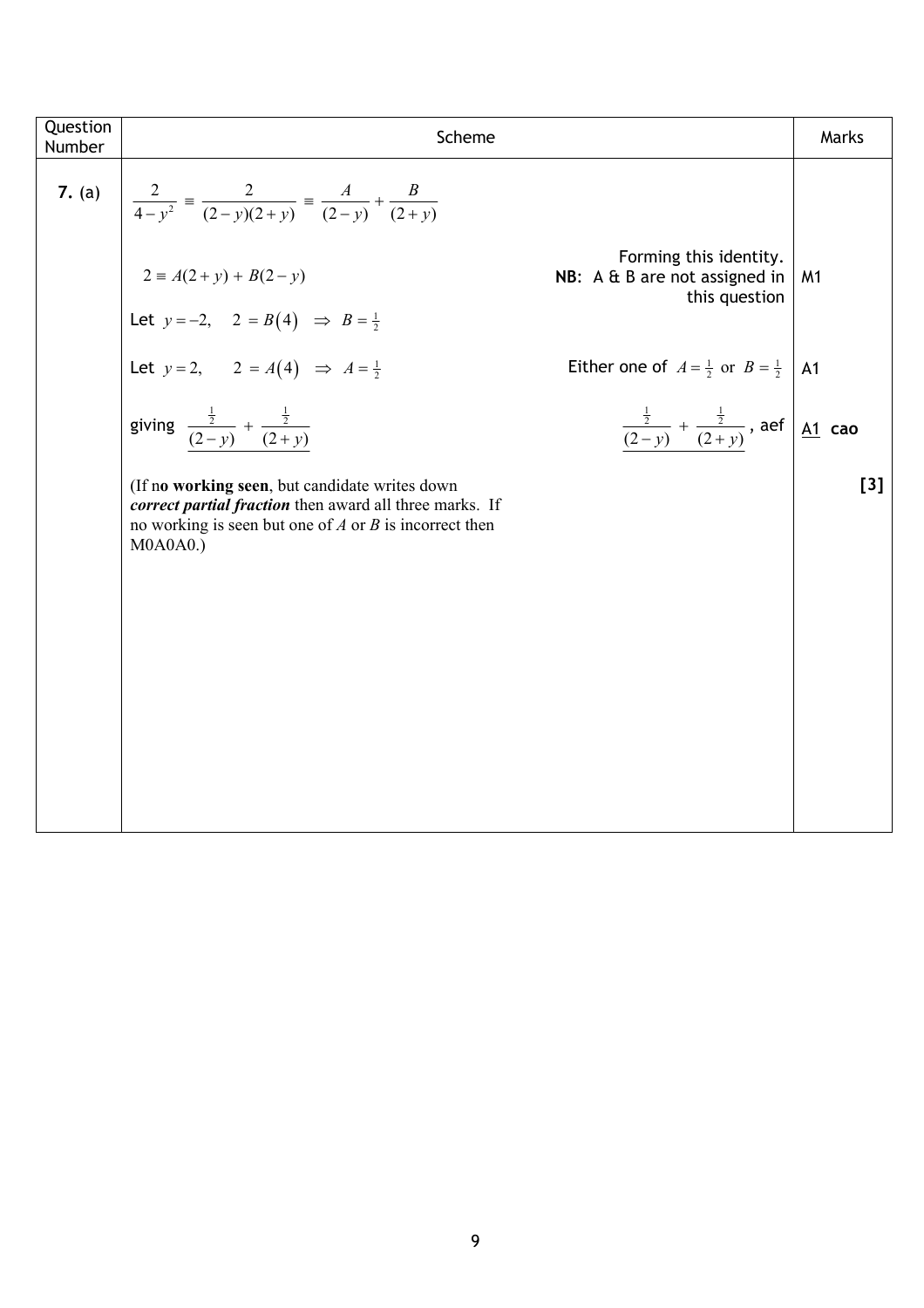| Question<br>Number | Scheme                                                                                                                            |                                                                                                                                                                                               | Marks                             |
|--------------------|-----------------------------------------------------------------------------------------------------------------------------------|-----------------------------------------------------------------------------------------------------------------------------------------------------------------------------------------------|-----------------------------------|
| 7. (b)             | $\int \frac{2}{4-y^2} dy = \int \frac{1}{\cot x} dx$                                                                              | Separates variables as shown.<br>Can be implied. Ignore the<br>integral signs, and the '2'.                                                                                                   | <b>B1</b>                         |
|                    | $\int \frac{\frac{1}{2}}{(2-v)} + \frac{\frac{1}{2}}{(2+v)} dv = \int \tan x dx$                                                  |                                                                                                                                                                                               |                                   |
|                    | $\therefore$ $-\frac{1}{2} \ln(2-y) + \frac{1}{2} \ln(2+y) = \ln(\sec x) + (c)$                                                   | $ln(\sec x)$ or $-\ln(\cos x)$<br>Either $\pm a \ln(\lambda - y)$ or $\pm b \ln(\lambda + y)$<br>their $\int \frac{1}{\cot x} dx = LHS$ correct with ft<br>for their $A$ and $B$ and no error | <b>B1</b><br>M1;<br>A1 $\sqrt{ }$ |
|                    | $y = 0, x = \frac{\pi}{3} \implies -\frac{1}{2} \ln 2 + \frac{1}{2} \ln 2 = \ln \left( \frac{1}{\cos(\frac{\pi}{2})} \right) + c$ | with the "2" with or without $+c$<br>Use of $y = 0$ and $x = \frac{\pi}{3}$ in an<br>integrated equation containing c                                                                         | $M1*$                             |
|                    | $\left\{0 = \ln 2 + c \implies c = -\ln 2\right\}$                                                                                |                                                                                                                                                                                               |                                   |
|                    | $-\frac{1}{2} \ln(2-y) + \frac{1}{2} \ln(2+y) = \ln(\sec x) - \ln 2$                                                              |                                                                                                                                                                                               |                                   |
|                    | $\frac{1}{2} \ln \left( \frac{2+y}{2-y} \right) = \ln \left( \frac{\sec x}{2} \right)$                                            | Using either the quotient (or<br>product) or power laws for<br>logarithms CORRECTLY.                                                                                                          | M1                                |
|                    | $\ln\left(\frac{2+y}{2-y}\right) = 2\ln\left(\frac{\sec x}{2}\right)$                                                             |                                                                                                                                                                                               |                                   |
|                    | $\ln\left(\frac{2+y}{2-y}\right) = \ln\left(\frac{\sec x}{2}\right)^2$                                                            | Using the log laws correctly to<br>obtain a single log term on both<br>sides of the equation.                                                                                                 | $dM1*$                            |
|                    | $\frac{2+y}{2-y} = \frac{\sec^2 x}{4}$                                                                                            |                                                                                                                                                                                               |                                   |
|                    | Hence, $\sec^2 x = \frac{8+4y}{2-y}$                                                                                              | $sec2 x = \frac{8+4y}{2-y}$ A1 aef                                                                                                                                                            |                                   |
|                    |                                                                                                                                   |                                                                                                                                                                                               | [8]                               |
|                    |                                                                                                                                   |                                                                                                                                                                                               | 11 marks                          |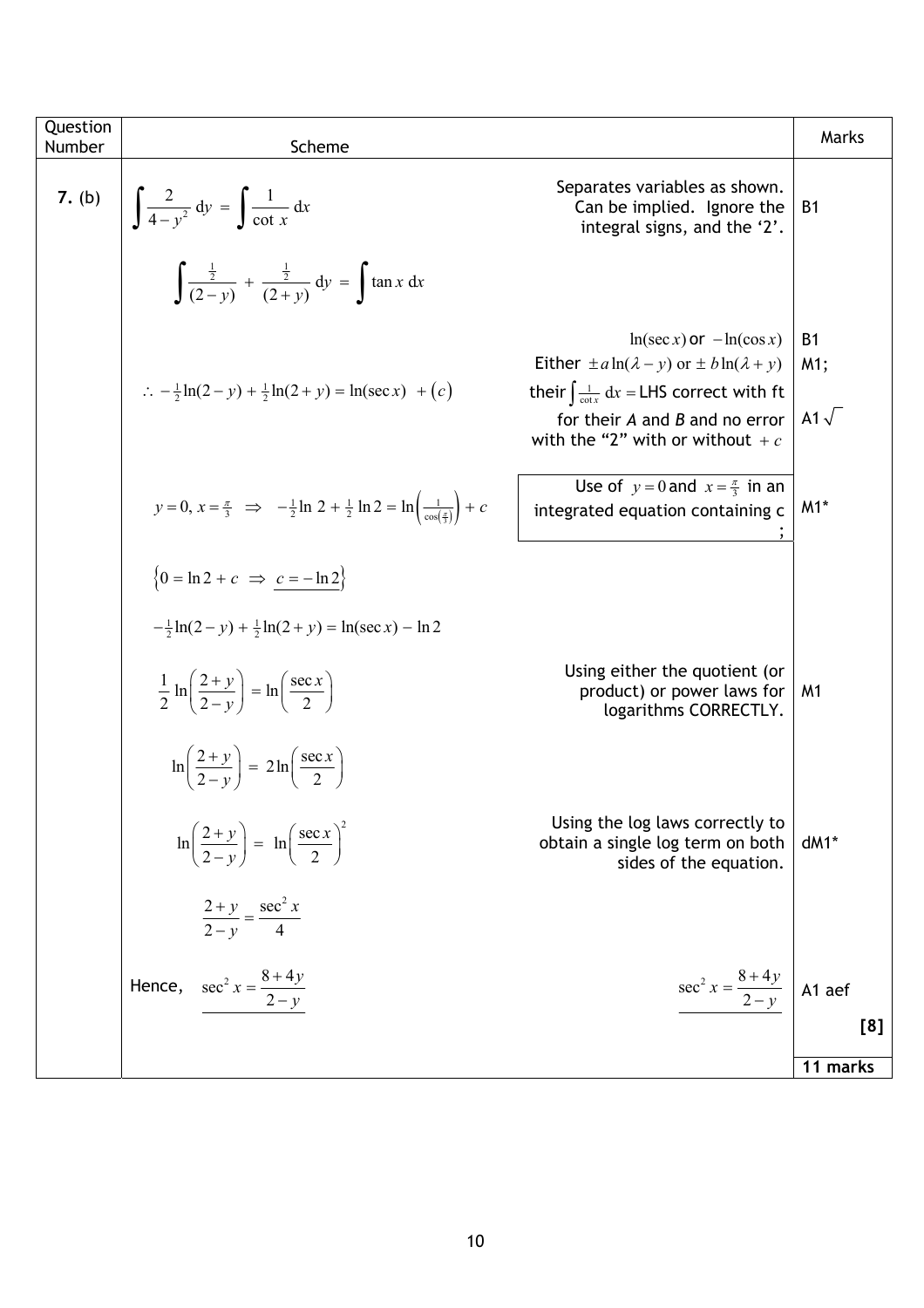| Question<br>Number | Scheme                                                                                                                                          |                                                                                                                                                              | Marks                            |
|--------------------|-------------------------------------------------------------------------------------------------------------------------------------------------|--------------------------------------------------------------------------------------------------------------------------------------------------------------|----------------------------------|
|                    |                                                                                                                                                 |                                                                                                                                                              |                                  |
| 8. (a)             | At $P(4, 2\sqrt{3})$ either $4 = 8\cos t$ or $2\sqrt{3} = 4\sin 2t$                                                                             | $\frac{4 - 8\cos t}{t}$ or $2\sqrt{3} = 4\sin 2t$                                                                                                            | M1                               |
|                    | $\Rightarrow$ only solution is $t = \frac{\pi}{3}$ where 0,, $t_1$ , $\frac{\pi}{2}$                                                            | $t = \frac{\pi}{3}$ or <u>awrt 1.05</u> (radians) only<br>stated in the range 0,, $t_1$ , $\frac{\pi}{2}$                                                    | A <sub>1</sub><br>$[2]$          |
| (b)                | $x = 8\cos t$ , $y = 4\sin 2t$                                                                                                                  |                                                                                                                                                              |                                  |
|                    | $\frac{dx}{dt} = -8\sin t, \quad \frac{dy}{dt} = 8\cos 2t$                                                                                      | Attempt to differentiate both $x$ and $y$<br>wrt t to give $\pm p \sin t$ and<br>$\pm q \cos 2t$ respectively<br>Correct $\frac{dx}{dt}$ and $\frac{dy}{dt}$ | M <sub>1</sub><br>A <sub>1</sub> |
|                    | At <i>P</i> , $\frac{dy}{dx} = \frac{8\cos(\frac{2\pi}{3})}{-8\sin(\frac{\pi}{3})}$                                                             | Divides in correct way round<br>and attempts to substitute their<br>value of $t$ (in degrees or<br>radians) into their $\frac{dy}{dx}$<br>expression.        | $M1*$                            |
|                    | $\left\{\frac{8(-\frac{1}{2})}{(-8)(\frac{\sqrt{3}}{2})}=\frac{1}{\sqrt{3}}=\text{awrt }0.58\right\}$                                           | You may need to check<br>candidate's substitutions for<br>M1*<br>Note the next two method<br>marks are dependent on M1*                                      |                                  |
|                    | Hence m(N) = $-\sqrt{3}$ or $\frac{-1}{\sqrt{3}}$                                                                                               | Uses m(N) = $-\frac{1}{\text{their m(T)}}$ .                                                                                                                 | $dM1*$                           |
|                    | <b>N:</b> $y-2\sqrt{3}=-\sqrt{3}(x-4)$                                                                                                          | Uses $y - 2\sqrt{3} = (\text{their } m_N)(x - 4)$<br>or finds c using $x = 4$ and<br>$y = 2\sqrt{3}$ and uses<br>$y = ($ their m <sub>N</sub> $)x + "c"$ .   | $dM1*$                           |
|                    | <b>N:</b> $y = -\sqrt{3}x + 6\sqrt{3}$ <b>AG</b>                                                                                                | $y = -\sqrt{3}x + 6\sqrt{3}$                                                                                                                                 | A1 cso<br>AG                     |
|                    | $2\sqrt{3} = -\sqrt{3}(4) + c \implies c = 2\sqrt{3} + 4\sqrt{3} = 6\sqrt{3}$<br><b>or</b><br>so N: $\left[ y = -\sqrt{3}x + 6\sqrt{3} \right]$ |                                                                                                                                                              | [6]                              |